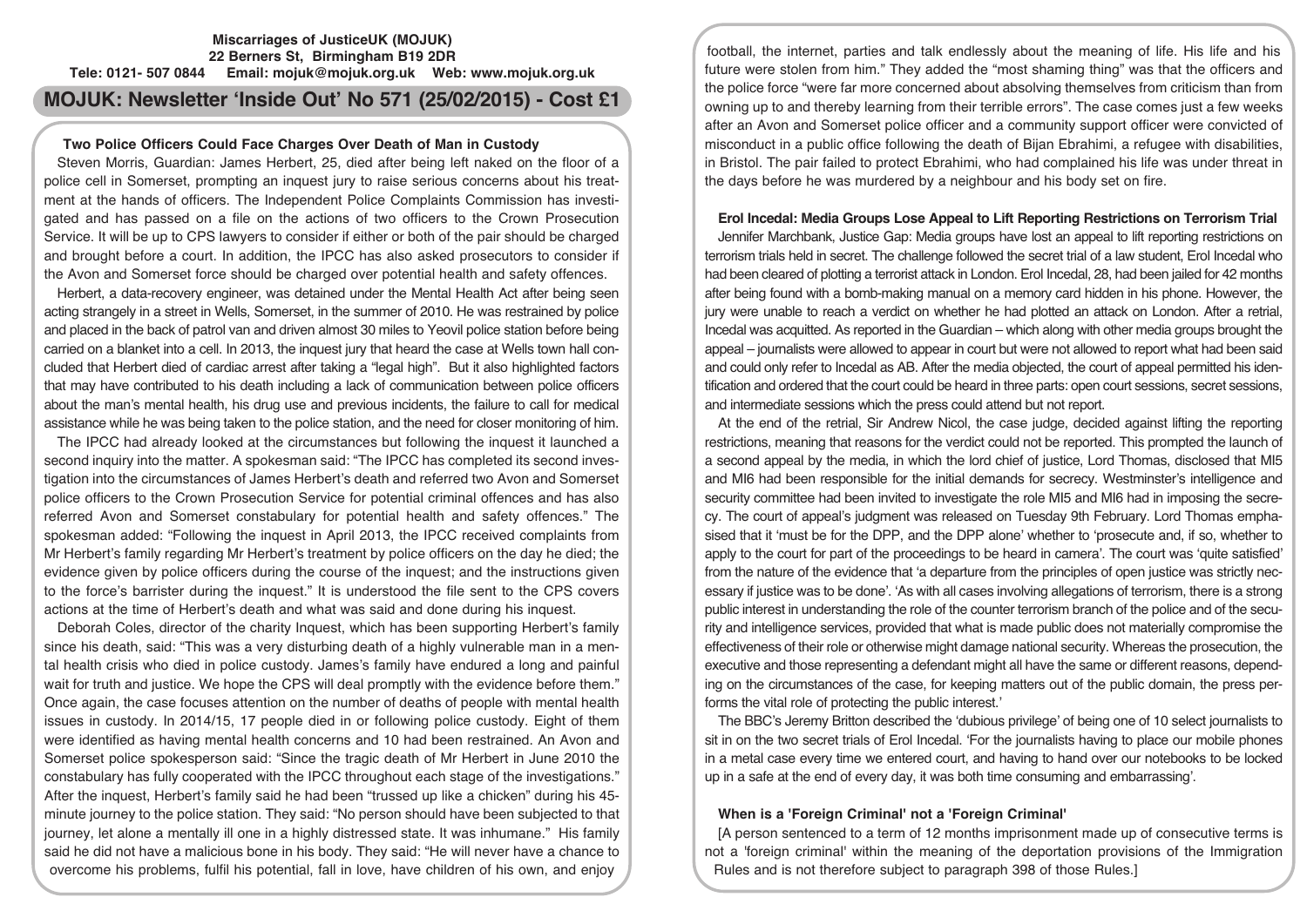**Crown Court Breached Open Justice With Note-Taking Ban** Chole Smith, Law Society A judge who prevented a man taking notes on behalf of a 'difficult' litigant in person in an attempt to assert the Crown court's authority breached the principle of open justice, the Court of Appeal has ruled. The case was heard after the Crown court sitting in Cardiff and Newport directed that no member of the public could make notes about the proceedings and twice ruled that Terence Ewing could not take notes. Ewing was taking notes on behalf of Maurice Kirk, who was appealing a magistrates' court conviction of common assault and could not make his own notes as he could not find his glasses. Ewing was prevented from taking notes after Kirk's glasses were found. In a judicial review, the appeal court heard that although a judge may restrict note-taking in public hearings if there is a danger of interference in the proper administration of justice, there is no law or practice of preventing all those in court from making notes without permission. The director of public prosecutions said the restrictions were justified to enable the court to 'maintain its authority in what it anticipated, entirely correctly, would be a testing appeal'. The primary reasons the court gave for not allowing notes was that after Kirk's glasses were found, Ewing had no good reason why he needed to make notes, and that there was a fear that 'prejudicial material' might leave court with an 'inexperienced reporter'.

In his judgment in the Court of Appeal, Lord Justice Burnett said that contrary to the position the court took in this case, the default position should allow those attending public hearings to take notes as a feature of 'open court justice'. He also rejected the notion that note-taking would interfere with or pose any threat to the administration of justice, as he noted that there was no concern during the proceedings about reporting by the media or about Kirk taking his own notes. Burnett also rejected the DPP's argument that the court had a good reason to restrict note-taking. However he observed that: 'The transcripts provide strong support for the proposition that [Kirk] was manipulating the process and being deliberately difficult and contrary.' According to the judgment, pursuing and defending court cases was a 'dominant feature' in Kirk's life, and his habit was to take as long as possible, raise endless technical objections and seek to use one set of proceedings to assist him in another. Kirk disputes this analysis. But Burnett said: 'It comes to little more than a suggestion that an inroad into the principle of open justice was necessary to show who was boss. It is hardly surprising that such a reason is absent from the transcript and the letters written on behalf of court. It would be a bad one.' He added: 'In difficult circumstances, and misapprehending the correct starting point when a member of the public wishes to make notes, the court denied the claimant the right to make notes from proceedings in open court in breach of the common law principle of open justice.'

# **Early Day Motion 1087: UK Foreign Policy On The Death Penalty**

That this House reiterates its opposition to the use of the death penalty under any circumstances; notes with concern the Government's recent decision to abandon its death penalty strategy at a time when executions in countries such as Pakistan and Saudi Arabia have hit record numbers; further notes with deep concern the recent report by the Reprieve campaign which states that Saudi Arabia executed 157 people in 2015 and killed 47 prisoners in just one day on 2 January 2016; notes with concern Reprieve's statement that Pakistan executed 325 people since lifting a moratorium on the death penalty in 2014, and that Iran executed nearly 1,000 people in 2015 where at least 600 of those hanged were convicted of drugs offences, understood to be the highest total for 16 years; and calls on the Government to continue to oppose the use of the death penalty in all circumstances, to reinstate its death penalty strategy, to make it a formal objective of UK foreign policy to seek the global abolition of capital punishment, and to make high level and specific diplomatic representations in relation to all death sentences that violate the particular principles of international law.

## **R v Taylor (Appellant) – UKSC 2014/0157**

This case considers whether it is an offence contrary to s.12A(1) and 2(b) of the Theft Act 1968 committed when, following the basic offence and before the recovery of the vehicle, the defendant drove the vehicle and, without fault in the manner of his driving, the vehicle was involved in an accident which caused injury to a person. On 23 June 2012, the appellant borrowed a Ford Transit Tipper truck that belonged to his friend's employer. He did not have the employer's permission to drive the truck. While driving down a narrow country lane, the truck collided with a scooter, killing the scooter driver. Both vehicles were estimated to have been travelling at approximately 18 mph at the time of the collision. Although the appellant was found to be over the drink drive limit, there was no evidence that the manner in which the truck was driven contributed to the collision. The appellant was charged with (among other offences) aggravated vehicle taking contrary to s.12A of the Theft Act 1968 despite the Crown's concession that there was no evidence of fault. He argues that for an offence under s.12A to be made out, there must be an element of fault in the manner of driving the vehicle which more than minimally contributed to the accident that occurred. The Supreme Court unanimously allows the appeal, holding that the driving must have been at fault for a person to be convicted of aggravated vehicle taking under s12A of the Theft Act 1968.

# **Scottish Prisons: Jailing Then Failing the Vulnerable**

Dominic Mulgrew: FRFI 249: The total Scottish prison population as of 8 January 2016 was 7,895. This is made up of both sentenced and remanded prisoners and includes people released to serve the end part of their sentence on home detention curfew electronic tagging. Current Scottish government statistics predict this population will remain fairly static between now and 2022-23. Yet more lives, individuals and families, will be torn apart. In July 2015 the Scotland Institute published a report Mental Health and Scotland's prison population. Up to 2011 Scotland had the highest incarceration rate in the European Union (150 per 100,000 members of the population) despite recorded crime figures steadily falling since the early 1990s (p8). It stated that 'despite the gains' from the SNP government's Criminal Justice and Licensing (Scotland) Act 2010 which brought to an end the use of short-term prison sentences, replaced by non-custodial community payback orders, 'Scotland continues to incarcerate the most vulnerable and marginalised in our society' (p9). It reported that as many as 80% of prisoners, especially women, suffered from poor mental health but were not receiving the services and treatment they required. Since 2000 the female prison population in Scotland has risen by 120% despite conviction rates remaining stable causing trauma to mothers and their children. The 2010 Act transferred care for prisoners' mental and physical health from the Scottish Prison Service (SPS) to the NHS and yet the report notes that 'none of the NHS Board annual reports make even passing mention of the challenge of the provision of mental health services in prison' (p10). As the report describes, many prisoners suffering poor mental health and in need of treatment are instead subjected to segregation and prison officer brutality 'control' (p13). Mental health services in the community, which ex-prisoners were able to access, are also being cut. In November 2015 Scotland's chief of prisons Colin McConnell himself stated that Scotland still had an 'obsession' with imprisoning the most vulnerable in society which cast a 'dark shadow' across the nation breeding inequality (6 November 2015, Daily Record). Pressure needs to be put on the SNP government to put an end to the brutalisation of Scottish prisoners and to ensure there is proper and effective NHS treatment for all prisoners and those leaving prison. Progressive reforms must be fought for by uniting together, inside and outside, but they will not and cannot get rid of the root cause of this injustice, inequality and brutality - that requires an organised smashing of class society and its prison walls! Effective NHS treatment for all prisoners now! End SPS brutality!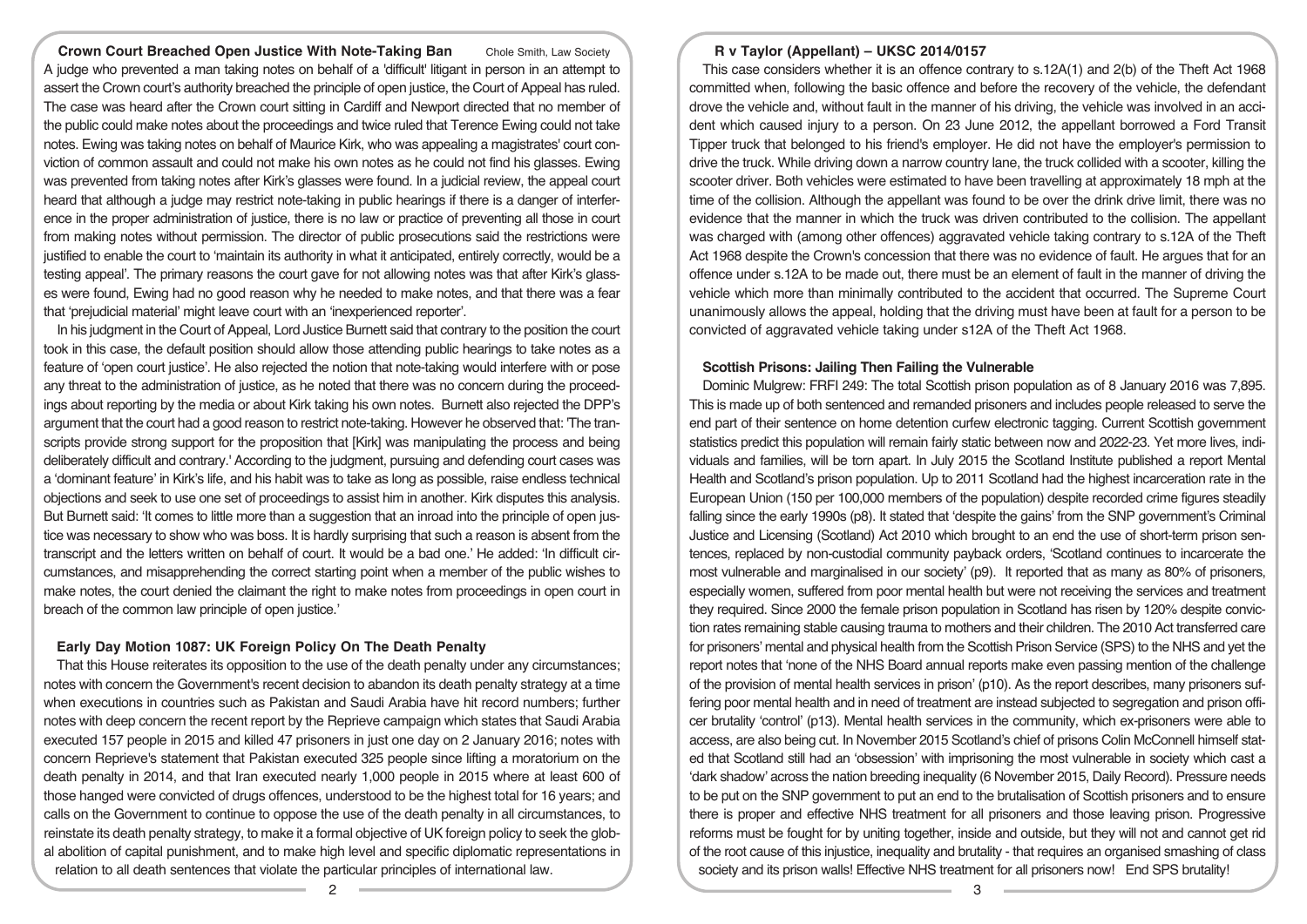# **Examination of Child Witnesses Not in Violation of Article 6**

Mark William Patrick MacLennan v Her Majesty's Advocate, [2015] HCJAC 128: The High Court has refused an appeal under Article 6 on the lack of effective cross-examination of child witness, but has provided interesting commentary on how such investigations could be better handled in future to meet Strasbourg standards.

The Facts - The original charge concerned reports made against the appellant, the manager at a nursery in Fort William, from children alleging various forms of sexual contact. After initial allegations, joint investigation interviews (JIIs) were conducted between May and July 2013 with various children from the nursery. The value of some of the interviews was questioned by the High Court, with one described as "leading in the extreme" (paragraph 5), yet none were challenged by the defendant when presented as evidence during his trial. The case was not reported to the Crown Office until 18 February 2014, and further commissions to collect evidence from the child witnesses were not conducted until the 1st and 2nd July 2014, over a year after the children's first reports. These subsequent commissions took "an interesting, if predictable, course" (paragraph 10): children forgot they had attended nursery, had no recollection of the appellant, and were unable to remember or discuss the alleged incident.

A number of charges were found against the applicant, who subsequently appealed on the grounds that his right under Article 6(3)(d) was violated due to the delay in initiating the commission process. As the Crown had chosen not to refer to the initial JIIs at the Commission, the defence had been faced with the prospect of reminding the children of what they had originally said, negating the possibility of conducting any meaningful cross-examination. The respondent argued that there were adequate safeguards in place, including judicial oversight of the commissions, appropriate directions to the jury, and the opportunity to cross-examine during the commission. The trial judge had directed the jury to exercise extreme caution with the evidence of the child witnesses at the JIIs and on commission, particularly emphasising the length of time between the JIIs and the commissions.

*The Court's Decision:* The appeal was refused. While the starting point for the High Court was the principle that all evidence must normally be produced "in the presence of the accused at a public hearing with a view to adversarial argument", (Saidi v France, paragraph 43; SN v Sweden, paragraph 44), this did not provide the accused with an unlimited right. The European Court had previously recognised the need for special features of criminal proceedings involving sexual offences, particularly in the case of child complainers, finding that the accused's Article 6 rights had to be balanced against the Article 8 rights of the complainer, and it was primarily for domestic courts to ensure this balance was achieved (SN v Sweden, paragraph 47). In the immediate case, the appellant had full opportunity to cross-examine and challenge the reliability of the children's accounts at the JIIs, having regard both to the content of the JIIs themselves and the answers obtained at commission. The fact that it appeared that the children could not immediately recall the alleged offences did not carry with it any implication that the cross-examination was not effective: "on the contrary, the appellant's counsel must have been reasonably content with the responses he obtained". There had thus been no violation of the appellant's right under Article 6.

Further guidance: The court went on to give two suggestions (and one criticism) for the future. The first, operable under the existing commission procedure, would permit the taking of evidence of young children at any time after the appearance on petition, avoiding unnecessary delay between the original complaint and the subsequent opportunities to cross-examine the witness. Such a provision would require introduction of a "relatively simple provision" by the Government, but would

help to avoid a repeat of the questionable evidence produced in the immediate case. The second suggestion would be to move away from the traditional approach towards one more similar to the Scandinavian model, facilitating defence involvement "very soon after, or even at, the JII", if an accused so wished. The move would "herald an end to seeing young children being questioned in a court or commission setting with the legal formalities of examination in chief and cross", thus better protecting the Article 8 rights of the complainer. This would, however, require "far greater controls and training" to ensure continued fairness under Article 6. As a final point, the court criticised the use of a psychologist's expert opinion to establish the fairness of the JIIs (paragraph 6), "given the extensive material now available to lawyers on what constitutes a fair interview of a young child". Decisions on such matters were to be made by lawyers and, ultimately, the judge.

#### **The Rule of Law and Parliament: Never the Twain Shall Meet?**

Brian Chang, UK Human Rights Blog: In "The Ballad of East and West", Rudyard Kipling *memorably* wrote 'East is East, and West is West, and never the twain shall meet Till Earth and Sky stand present*ly at God's great Judgment Seat.'* Is this an accurate description of the rule of law and Parliament? Is the rule of law a matter best left to lawyers, judges and courts, or do politicians and Parliament also have a role to play in upholding the rule of law, by holding the Government to account over rule of law violations, and ensuring that proposed legislation do not offend the principles of the rule of law? A new Bingham Centre report published makes a valuable contribution as the first ever, but hopefully not the last, empirical study on the rule of law in Parliament. By examining references to the rule of law over the 2013-14 and 2014-15 Parliamentary sessions in Parliamentary debates, parliamentary questions and written statements, using both quantitative and qualitative analysis, the report aims to improve our understanding of how the rule of law has been used in Parliament. The most notable finding of the study was that Parliament tends to focus on the rule of law in relation to foreign affairs rather than domestic policy. Debates on Russia, the Commonwealth (particularly the rule of law situation in Sri Lanka), Ukraine, Iraq, Burma, the Middle East, Hong Kong and China were amongst the issues that generated the greatest number of references to the rule of law during the period surveyed. Of the 11 MPs who referred to the rule of law the most times during the Parliamentary sessions, 8 of them referred to it mainly or exclusively in the foreign affairs context, though the corresponding number for peers in the House of Lords was 4 out of 11. These MPs and peers tended to have Executive or shadow cabinet portfolios covering foreign affairs (e.g. David Lidington MP, who is Minister of State for the Foreign & Commonwealth Office, was the MP who referenced the rule of law the most times during the period surveyed), and they typically referenced the rule of law in their answers to parliamentary questions on foreign affairs or international development. These findings give rise to the conclusion that rule of law based Parliamentary scrutiny of the executive was overwhelmingly focused on foreign affairs and not rule of law issues in the UK.

Turning to the rule of law in the context of domestic UK issues, two findings stand out. The first finding is that the most in-depth discussion and analysis of the rule of law was focused on "legal" areas such as the justice system (especially judicial review and legal aid, but not crime), civil liberties in the national security context and human rights, but not on "non-legal areas". While there were references to the rule of law in debates concerning British values and crime, these references were typically made in passing, without detailed consideration of the nature, content or application of rule of law principles. Parliamentarians frequently cited respect for the rule of law as part of a constellation of British values, including tolerance, freedom and democracy, but made few attempts to identify the implications of the rule of law and apply them when scrutinizing legislation or holding the executive to account over domestic issues.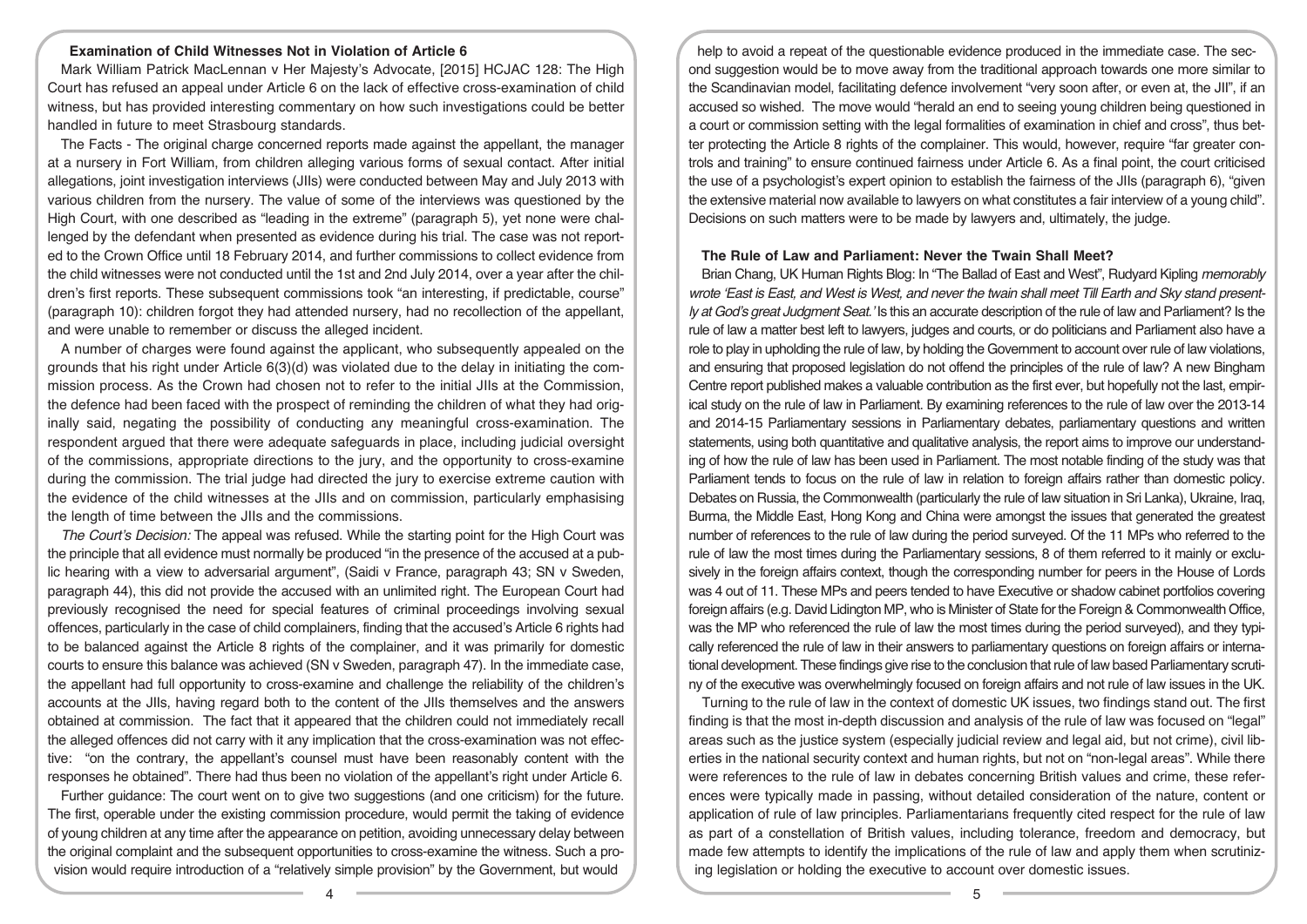The second finding is that in-depth discussion and analysis of the rule of law tended to be dominated by a small group of Parliamentarians, a large majority of whom were lawyers and former judges. The Parliamentarians who discussed the rule of law's implication for the UK justice system most often during the period surveyed were, in descending order: Lord Faulks, Lord Pannick, Lord Cormack, Lord Beecham and Andy Slaughter MP. Of these five, only Lord Cormack did not have a legal background. The report cites Baroness Butler-Sloss noting during the House of Lords debate on "Legal Systems: Rule of Law" that ' this, with some notable exceptions, is very much a lawyers' meeting place, if not a picnic. I am afraid that, as yet 'another lawyer, I am contributing to that.

These findings collectively highlight gaps in the participation of Parliamentarians without a legal background in detailed discussion and analysis of the rule of law, and in the detailed consideration of rule of law principles in "non-legal" areas. The findings suggest that there is room for greater parliamentary engagement with the concept of the rule of law. The authors of the report argue that such increased engagement is desirable because of the importance of the rule of law to Government and individuals' rights and interests, and its relevance to all areas of Government decision-making including welfare and taxation. Accordingly, Parliamentarians should have rule of law considerations in mind when they hold the Government to account on domestic issues and when they debate all legislation, and not only legislation on "legal" areas.

The report also provides a timely reminder that the House of Lords has been an important guardian of the rule of law since the removal of most of its hereditary peers in 1999, and provides one of the most detailed legislative histories of the judicial review provisions in Part 4 of the Criminal Justice and Courts Act 2015 to date. It finds that the high water mark of Parliament's engagement of the rule of law in the period surveyed was in debates on the Criminal Justice and Courts Bill, for which there was the most rule of law discussion of any issue in the two Parliamentary sessions surveyed (and which the UK Human Rights Blog covered with 13 posts!). While the provisions of the Bill which sought to curb perceived abuse of judicial review were opposed on rule of law grounds in both Houses, it was only successfully amended in the House of Lords, following lengthy debates in which the rule of law was mentioned a total of 75 times, and was not merely cited as a rhetorical device, but as a source of obligations on the government to act lawfully, while allowing individuals to challenge bad decision-making where the government fails to do so.

By contrast, during "ping pong", all of the House of Lords amendments intended to preserve access to judicial review were rejected by the House of Commons after an hour long debate in which the rule of law was mentioned 4 times. It was only because the House of Lords insisted on the amendments preserving judicial discretion over access to judicial review and on the provision of financial information, in a three hour debate in which the rule of law was mentioned 24 times, raising the spectre of a Lords "double insistence" causing the entire Bill to fall in the final parliamentary session of the Coalition Government, that Lord Faulks then sought and obtained government amendments in the House of Commons, preserving judicial discretion to grant judicial review in cases involving "exceptional public interest", and not to request the identity of those contributing an amount below a threshold, thereby enabling the Bill to be passed into law. This episode highlights how Parliamentarians can be sympathetic to persuasive arguments grounded in the rule of law, and in extremis, mobilised to act in defiance of their party position if they believe the rule of law is at stake.

In June 2015 a new All Party Parliamentary Group (APPG) on the Rule of Law was established, which is a cross-party grouping of members and peers with the aim at promoting parliamentary and public discussion of the rule of law as a practical concept. The APPG on the Rule of Law has held several meetings on topical issues such as non-violent extremism, the Immigration Bill 2015/16

and the removal of the reference to international law in the Ministerial Code, seeking to introduce the rule of law dimension to Parliamentary discussion of these topics. These meetings have enabled a wide array of expert speakers to brief Parliamentarians on the rule of law implications of proposed legislation and policy changes, creating a space for in-depth rule of law discussion and analysis of a range of issues, and the meeting summaries are publicly available on the Bingham Centre's website (link here) (the Centre provides the Secretariat for the APPG). The APPG on the Rule of Law may help to strengthen parliamentary engagement with the rule of law, but the broader vision of "mainstreaming" the rule of law in Parliament will require sustained efforts by other APPGs, Parliamentary Committees, Parliamentary legal advisers, Government draftspersons and policymakers, civil society actors, and of course, MPs and peers themselves. To conclude by returning to the question posed in the title (never the twain shall meet?), Kipling's poem is often misquoted, as it is incomplete without the third and fourth lines of the quatrain: But there is neither East nor West, Border, nor Breed. When two strong men stand face to face, though they come from the ends of the earth. Like the personifications of East and West in Kipling's poem, the report shows the Rule of Law and Parliament have met, and they both benefit from mutual respect.

**Criminal Cases Review Commission (Information) Bill** House of Commons: 5 Feb 2016 If enacted, the Bill would allow the extension of powers for the Criminal Cases Review Commission to obtain information of evidence, testimony, documents and other material that would assist in the processing of appeals and review cases where a miscarriage of justice is believed to have taken place. In essence, it would allow the CCRC to obtain such information from a person other than one serving in a public body, to which it is currently restricted. That new measure would apply to private sector organisations, persons employed by or serving in private companies, and private individuals. If passed it will strengthen the CCRC's ability to overturn wrongful convictions and miscarriages of justice, and improve further our system of law and order, which is rightly the envy of the world.

# **100 Babies Spent Time in Prison With Their Mothers in 2015**

Applications and Admissions to Prison Mother and Baby Units: Prison Rule 12(2) entitles the Secretary of State to permit a female offender to have her baby in prison with her subject to any conditions he sees fit. In line with this, Prison Service Instruction (PSI 49/2014) requires Governors/ Directors to ensure that procedures are in place to ask women on reception or at the earliest opportunity whether they are pregnant or have children under the age of 18 months. The National Offender Management Service in certain circumstances allows mothers to care for their babies in Mother and Baby Units (MBUs) in prison.

A MBU is a designated living accommodation within a women's prison, which enables mothers, where appropriate, to have their children with them. MBUs promote the care of babies and young children by their mother. Mothers are enabled and encouraged to have their children with them in prison during the important period of bonding and arrangements are in place to assess and admit suitable mothers. There are currently six MBUs across the women's prison estate in England and Wales which provide an overall total capacity of 64 places for mothers. However, there are a total of 70 places for babies to allow for twins.

Women who are pregnant or who have children under the age of 18 months can apply for a place on a MBU. All applications for places on MBUs are referred to an Admissions Board, which makes a recommendation to the Governor/Director of a prison with a MBU on whether a child and moth-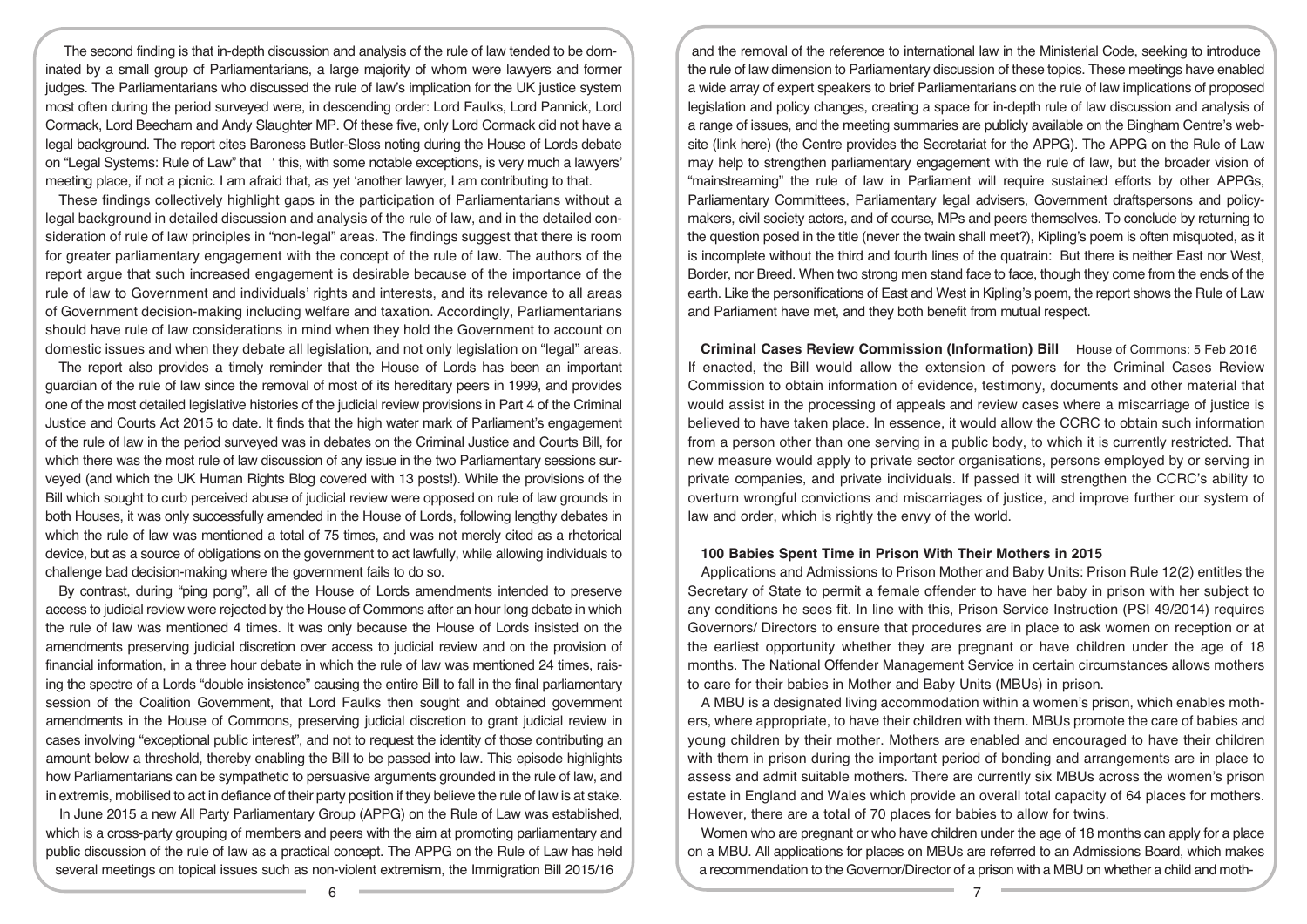er should be admitted to such a unit. The Board must be multi-disciplinary and include an Independent Chair, MBU Manager, Community Offender Manager, and have input from Local Authority Children's Services. The best interests of the child are the primary consideration, alongside the safety and welfare of other mothers and babies on the unit. The Chair must communicate the recommendation within 24 hours of the conclusion of the Board, though it is the responsibility of the Governor/Director of the prison to reach the final decision. An applicant has the right to appeal a decision not to allocate a place on an MBU, with appeals determined by the Head of the Women's Team.

Findings suggest that during the first 18 months of life the pressure of maturation tends to protect babies from low stimulation environments and development progresses normally. However, from the age of 18 months babies may be more sensitive to the stimulation of the environment they reside in. It is for this reason that MBUs have an 18 month age limit and separations should be planned to take place prior to reaching the age of 18 months. A separation plan must be agreed for each mother and child when they arrive on the unit, setting out the care arrangements that will be initiated should the need for separation arise. This plan should be revisited whenever the woman's domestic circumstances change. Separation Boards, also chaired by an Independent Chair, are convened to consider the separation plan and to ensure that decisions about the separation process are carefully considered, appropriate and defensible.

The 18 month age limit has some flexibility in exceptional circumstances, however any final decision to admit a child after the age of 18 months to a MBU or a proposal to separate a child from their mother after they have attained 18 months must be taken by the Head of Women's Team and will be decided on a case by case basis. • There were 173 applications to a MBU in 2015 which was down 15% from 2014. • Of those applications that resulted in a recommendation in 2015, 65% were approved and 35% were refused. This compares to 72% approved and 28% refused in 2014. • In 2015, 69 women were received into a MBU, a decrease of 9 compared to 2014. 61 babies were admitted into a MBU during 2015, a decrease of 4 compared to the previous year. • At the end of 2015, there were 37 mothers residing in a MBU in England and Wales and 39 babies. This is a similar level to 2014. • During 2015, 100 babies resided in a MBU, compared with 96 during 2014. Over the same period, 107 women resided in a MBU during 2015 and 111 during 2014.

#### **Criminals With UK Children Cannot Be Automatically Deported**

*Alan Travis, Guardian:* The EU's top court has told the home secretary, Theresa May, she cannot deport a Moroccan mother with a British-born son simply because she has a criminal record. The advocate general of the European court of justice has told May that it will be contrary to EU law if she automatically expels or refuses a residence permit to a non-EU national with a criminal record who is a parent of a child who is an EU citizen. The preliminary opinion of the court's advocate general, Maciej Szpunar, however, adds that while, in principle, deportation in such cases was contrary to EU law, he agreed with UK representations that there should be exceptional circumstances when a convicted criminal could still be deported depending on the seriousness of the offences involved. The intervention by the EU's most senior court is likely to be taken by Eurosceptic campaigners as evidence of unwarranted interference by Europe in the powers of the British home secretary to deport convicted foreign criminals even if it does allow her to press ahead with the Moroccan woman's deportation. The advocate general's opinion follows a request from British judges on the immigration and asylum tribunal in London for a EU court of justice ruling on the effect a crimi-

nal record may have on the recognition of a right of residence under EU law. The EU legal opinion applies to two deportation cases. The first case involves a Moroccan woman, known for legal reasons as CS, who became liable for deportation after serving a 12-month prison sentence. In August 2012 she was informed that she was liable to be deported. She has a four-year-old son born in 2011 as a result of her marriage to a British citizen, but following her divorce now has sole care and custody of the child and has told the British courts there is no one else to care for her son. The second case involes a Colombian man, Rendon Marin, who has two Spanish-born children and who faces expulsion from Spain after being given a nine-month prison sentence suspended for two years.

In both cases the European court says that the rights of the children involved as EU citizens must take priority. "In the cases under consideration the children could be obliged to go with their respective parents if the latter are expelled, given that they have been entrusted to the sole care of those parents," says the advocate general's opinion. "The children would then have to leave the territory of the EU, which would however frustrate the actual enjoyment of the substance of the rights conferred on them by their status as citizens of the EU." The EU court did however agree that there should be a "public policy or public security" exemption as invoked in the case of the Moroccan mother to justify her deportation. "CS's serious criminal offences represent an obvious threat to the preservation of that member state's social cohesion and the values of its society, which is a legitimate interest. The advocate general considers that expulsion, is in principle, contrary to EU law but that, in exceptional circumstances, such a measure may be adopted," says an EU court of justice press release on the case.

# **IPCC Investigating Death of Lewis Johnson Following Police Pursuit**

Lewis, 18, was travelling on a white Vespa scooter which was in collision with a van in Clapton Common, Hackney, shortly before midday Tuesday 9 Feb 2016, he died at the scene. The other man travelling on the scooter, aged 19, suffered serious injuries in the collision and was taken to an east London hospital for treatment. His injuries are described as non lifethreatening. The Metropolitan Police Service (MPS) has confirmed that officers pursued the scooter prior to the collision after it failed to stop for police. The MPS logs indicate officers were called following a number of reported thefts involving suspects on a scooter. The IPCC has begun an independent investigation into the circumstances surrounding the collision.

# **Authorities Have a 'Positive Obligation' to Prevent Suicides in Prison**

In Chamber judgment case of Isenc v. France (app no. 58828/13) the ECtHR held, unanimously, that there had been: a violation of Article 2 (right to life) of the European Convention on Human Rights. The case concerned the applicant's son's suicide 12 days after he was admitted to prison. The Court found in particular that a medical check-up of the applicant's son, M., when he was admitted was a minimum precautionary measure. The Government submitted that M. had had a medical consultation but did not furnish any document to corroborate that submission. In the absence of any evidence of an appointment with the medical service, the Court found that the authorities had failed to comply with their positive obligation to protect the applicant's son's right to life. It did not take into account the fact that the medical service responsible for prison inmates – the SMPR among others – did not come under the authority of the prison administration. The Court had already observed that collaboration between the supervising and the medical staff fell within the remit of the domestic authorities. The Court found that the arrangements for collaboration between the prison and the medical services in supervising inmates and preventing suicides, although provided for in the domestic law, had failed to operate in the present case. The Court held that France was to pay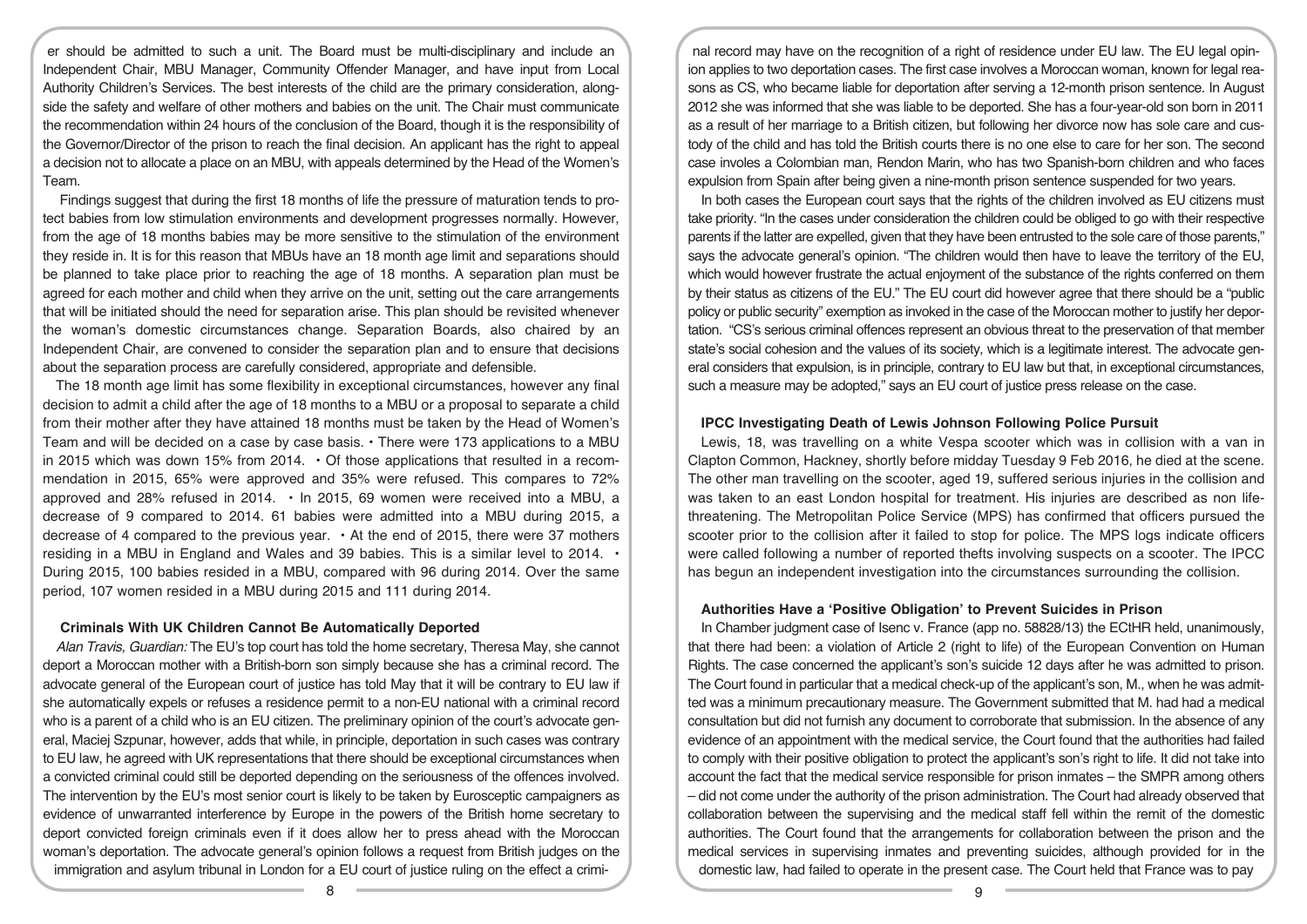the applicant 20,000 euros (EUR) non-pecuniary damage and EUR 6,588 costs and expenses. **Birmingham Pub Bombings: Police Told to Release any Evidence of Forewarning**

Any evidence the West Midlands police holds about advance warnings of the 1974 Birmingham pub bombings, IRA informants or delays in evacuating the bars must be made public, the city's senior coroner has ordered. In a detailed series of demands to the force, Louise Hunt has called for access to more information about the atrocity – in which 21 people were killed – to help her decide whether or not to formally resume the inquest into their deaths. The list of required documents, statements and supporting evidence was read out at the end of a hearing in Solihull on an application by relatives of the victims who want the inquest, formally adjourned in 1975, to be resumed. Giving the West Midlands police until 4 March to respond, Hunt asked for information about any informant in the IRA unit, advance warning of the bombs, any delays in evacuating the bars, whether "reasonable steps" were taken on the night, whether records had been falsified and for a fill list of evidence that has disappeared. She also asked the force to make a public statement about what it discovers.

**UK Police Forces 'Still Abusing Stop and Search Powers'** Vikram Dodd, Guardian Most of Britain's police forces are still failing to obey rules to prevent abuse of their stop and search powers, according to the police regulator, raising the prospect that the government will legislate to force them to do so. A report by Her Majesty's Inspectorate of Constabulary found that one in seven stops may be unlawful, despite promises by police chiefs to reform. The home secretary reacted by suspending the 13 worst offending forces from a "best use of stop and search scheme" with immediate effect. The forces will face a fresh emergency inspection in three months' time. Another 19 are failing to meet some of the rules and have been told to improve or also face public shaming. Theresa May has threatened new laws if the police do not reform themselves, and last night her officials said the police were now in the last chance saloon. The lead inspector on the HMIC report, Steve Otter, said the failings were "inexcusable", undermined police legitimacy, and may even undermine public order. Otter, a former senior Metropolitan police officer who later served as the chief constable of Devon and Cornwall, said: "Every single major report into disorder in this country since 1970 places stop and search as one of, if not the most important contributing factor, and those lessons need to be learned."

## **Liberty's Safe and Sound 8 Point Plan for a Secure and Private Britain**

Surveillance powers can play an important role in fighting serious crime. But the current framework fails to provide sufficient safeguards to ensure it is conducted in a necessary, proportionate and accountable way – online and offline. The Government's Draft Investigatory Powers Bill is a once in a generation opportunity to shape our laws for the better – however current proposals will make us less safe and less free. And it's not just us saying that. Voices from across the political spectrum have joined internet companies, tech experts and civil liberty campaigners to call for a redraft of the Bill. That's why we need you to add your voice to Liberty's Safe and Sound campaign for a secure and private Britain. The authorities do a vital job but abuses can and have happened. The Metropolitan police accessed journalists' phone records, spied on a grieving Baroness Lawrence and her family and infiltrated social and environmental justice groups to the extent that women were tricked into serious relationships – one even having a child with an undercover officer. GCHQ spied on a torture victim and his lawyers challenging MI6 complicity in his kidnap to Gaddafi's Libya and unlawfully intercepted the communications of human rights organisations including Amnesty International. We expect the State to obtain a warrant before entering our homes, never mind searching them and taking away our belongings. Why

should it be any different when it comes to our communications? As ever greater amounts of our lives are stored, shared and sent online, a detailed and intimate picture of you can be pieced together – revealing much more than any search through your bedside drawer. Don't we all deserve some basic protections? These crime-fighting tools can be used in a way that both keeps us safe and respects our privacy:

*1. Judicial warrants* - All surveillance requests must be authorised by a judge. All surveillance requests (including interception, acquisition of communications data, use of Covert Human Intelligence Sources etc) must be subject to prior authorisation by a judge and a judge alone. The Home Secretary's authorisation of surveillance powers puts them at risk of politicisation. There is growing consensus on the importance of prior judicial warrantry for intrusive practices which includes former heads of MI5, GCHQ, the former Met police director of intelligence, the Government's reviewer of terror legislation as well as parliamentarians across the political spectrum. A huge number of democratic countries require judicial warrants for surveillance – including all the other countries involved in the Five Eyes Alliance; USA, Australia, Canada and New Zealand.

*2. Respect our data* - No new blanket powers forcing communications companies to store more – and more revealing types – of our data. David Anderson has warned that the case for a host of bulk surveillance powers has not been made. The USA and other European and Commonwealth countries do not compel service providers to retain their customers' weblogs for inspection by law enforcement and Australia recently passed legislation strictly prohibiting it. Going down this road would put us in the company of Russia which requires service providers to routinely store the weblogs of all their customers. The track record of internet companies to keep that data safe doesn't fill us with confidence ( see the recent hacking of TalkTalk - four people so far have been arrested including some under the age of 16).

*3. Targeted surveillance - for a reason* - Surveillance should only be conducted for a number of tightly defined reasons i.e investigating serious crime and preventing loss of life. Strong legal protection should be provided for privileged and confidential material. Surveillance should be conducted for a narrow range of tightly defined purposes i.e. investigation of serious crime and other legitimate objectives such as preventing risk to life - instead of the vague and non-crime related purposes currently permitted for surveillance powers (as recognised in the High Court judgment in the Davis and Watson challenge to DRIPA). A targeted approach to surveillance - requests and warrants must target individuals on the basis of suspicion in criminal activity. Liberty is calling for a targeted, as opposed to mass or 'thematic', approach to surveillance. As revealed by Edward Snowden, the Agencies have claimed powers to intercept and hack entire telecommunications systems meaning billions of innocent communications are routinely intercepted and processed. The Draft Bill seeks to put these powers on the statute book and expand them - new provisions allow the Agencies to acquire 'bulk personal datasets' and communications on millions of innocent people. Retention of communications data and surveillance warrants should instead target individuals on the basis of suspicion of involvement in serious crime. Liberty is currently challenging the present approach of mass, speculative, suspicion-less interception of "external warrants" at the Court of Human Rights. Strong legal protection for privileged and confidential material. Legislative safeguards providing additional protection for legally privileged communications, journalistic sources and parliamentarians' correspondence should be enshrined in primary legislation.

*4. Transparency and Redress* - All surveillance powers should be publicly disclosed and safeguards set out in legislation. Improved redress and increased transparency for those who have been under unlawful surveillance or are no longer under suspicion. Improved redress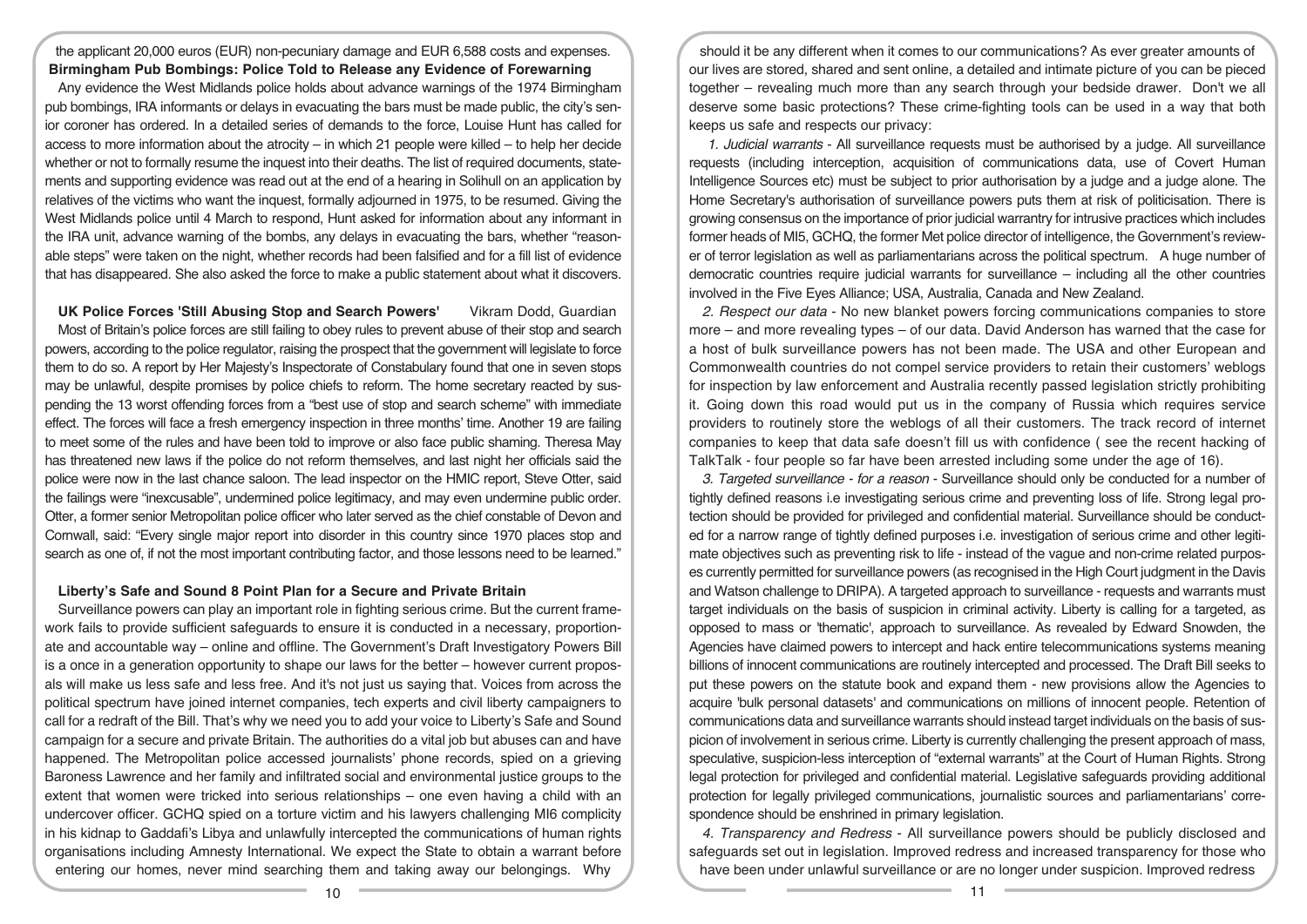mechanisms for those subject to unlawful surveillance - the IPT should be overhauled and made more transparent with an ability to make declarations of incompatibility under the Human Rights Act. Once a criminal investigation involving surveillance has been completed, or once a person is no longer under any suspicion, he or she should be notified of the relevant surveillance unless there is an objectively justifiable reason for maintaining secrecy.

*5. Use of intercept evidence in court* - Intercepted communications should be admissible in criminal trials. The bar on the admissibility of intercept evidence, if properly obtained via a judicial warrant, in criminal proceedings should be lifted. Why is this vital evidence not used to bring perpetrators to justice?

*6. Fair and open international data sharing laws* - The arrangements for intelligence sharing of surveillance data between the UK and other countries must be set out in law and available to the public. Transparent and proportionate arrangements for the sharing of surveillance data between intelligence agencies should be agreed between the UK and foreign States, made publicly available and incorporated into law. Mutual Legal Assistance Treaties (MLAT) – law enforcement tools governing the exchange of information between countries – should be improved and replace attempts to place extraterritorial obligations on foreign tech firms (as proposed in the Draft Investigatory Powers Bill).

7. Protect our encryption standards - Safeguard our country's security by protecting - not undermining - encryption standards. Encryption is vital to the security of our online communications. If we weaken standards to allow Government to get its hands on more of our personal communications, that information is vulnerable to use and abuse by the bad guys too. Do we really want our iMessage communications to be less secure than those of people using the service in other countries?

8. Recognition of the unique threat mass hacking poses to our security - Hacking is a grave privacy intrusion - much more intrusive than "traditional" forms of state surveillance, including interception, and its capacity to undermine device, network and internet security can't be overstated. It carries unlimited and untested potential for Government to act against the security and economic interests of its own citizens, whether consciously or otherwise. The Government's draft legislation would allow mass hacking of devices, affecting potentially millions of innocent users' devices, undermining the safety of us all. Hacking should only be used in extremis as a last resort, and warrants should always specify named suspects or premises.

# **Officer Who Slapped Cuffed Woman Across Face, Punished With Slap on the Wrist**

Belfast Telegraph: The woman was in the back of a PSNI Land Rover after being arrested for assaulting police when she was struck by the officer. The officer denied hitting the woman - but the Police Ombudsman for Northern Ireland said there was "sufficient evidence" to back up her claim. A file was sent by the independent policing watchdog to the Public Prosecution Service about the incident, but a decision was taken not to prosecute the officer.

The woman was arrested in Dunmurry in August 2013. She told an Ombudsman investigator she was sitting on a bench in the back of the Land Rover, handcuffed to the rear and with her feet on the bench opposite, when the officer swiped her feet off the bench and slapped her once across the cheek. The woman, who accepted that she was drunk at the time, admitted that she then tried to hit the officer back. Her sister and a member of the public told the investigator that while the rear door of the Land Rover had been closed over and they could not see what happened, they both heard the woman shout out about being hit. The driver of the Land Rover said he had not seen the incident, but remembered the officer stating that he had been headbutted and kicked by the woman, and the woman saying she had been struck.

Another officer said he was walking towards the Land Rover and could hear a female screaming but could not recall what she was saying. He said he opened the door of the vehicle to see the woman trying to headbutt his colleague. Security camera footage from the police station where the woman was taken following the incident was retrieved by the Ombudsman's office. According to the Ombudsman report, the woman can be heard on the footage making numerous references to being slapped by the officer. She also told her solicitor: "He hit me and I hit him back." The woman later told a police doctor that she had been slapped across the face. When interviewed, the officer denied having slapped the woman. He said that he had only pushed her by the shoulder back onto her seat after she had first attacked him. However, the PO investigator concluded that there was sufficient evidence, on the balance of probabilities, to support the woman's allegation that she had been slapped by the officer. The PSNI has since disciplined the officer involved. he level of discipline has not been revealed.

# **Permission to Appeal Decision in Iraqi Civilian litigation case**

The Supreme Court has granted an application for permission to appeal the Court of Appeal's December 2015 decision in this matter. The case relates to the 'Iraqi Civilian litigation' in which several hundred Iraqi civilians seek damages for allegedly unlawful detention and ill-treatment by British armed forces. The issue in this case is whether a provision of Iraqi law which provides for the immunity of foreign military personnel can be disapplied by the English Courts in the context of a claim governed by Iraqi law (on the basis that it is a procedural rule of local law). Iraqi law provides for a three-year limitation period, which can be suspended if there is an impediment to the claimant that prevents them from pursuing their case. The Claimants argue that a provision of Iraqi law which provides for the immunity of foreign military personnel constituted such an impediment and therefore the limitation period was delayed. The MoD argue that the immunity provisions were a procedural rule of local law and must therefore be disapplied by the English Courts. This would have the effect that the limitation period was not suspended and therefore the Claimants were time-barred from pursuing their claims. The High Court found in favour of the Claimants on this point. This ruling was overturned by the Court of Appeal. The appeal will likely be listed to be heard at the Supreme Court towards the end of April 2016.

# **Mexico Prison Riot Leaves 49 Dead**

A battle between rival groups at a prison near Monterrey in northern Mexico has left 49 inmates dead. Nuevo Leon state Governor Jaime Rodriguez said 12 other people were injured in Topo Chico jail after prisoners fought with "sharp weapons, bats and sticks". A fire was also started in a storage room. Officials say the situation is under control and no inmates escaped. Crowds of relatives outside the jail blocked roads, demanding information. Some threw sticks and rocks and tried to pull the prison gate open as riot police blocked their way. "They haven't told us anything," said the mother of one inmate, who gave her name only as Ernestina. "They said that until there is order they won't let us in. Everything is in disorder, and nobody is telling us anything." The incident comes just days before Pope Francis is due to visit a prison in the northern city of Ciudad Juarez, an area notorious for violence between drugs cartels. Mr Rodriguez had earlier put the number of inmates killed at 52 before revising the figure down. The reason was not made clear, but several inmates are registered more than once at the prison, with different names. Forty of the 49 prisoners have already been identified. Mr Rodriguez said the fight had started around midnight and lasted 30 to 40 minutes, during which time the two groups of inmates set fire to a storage area. He said one faction was led by a mem-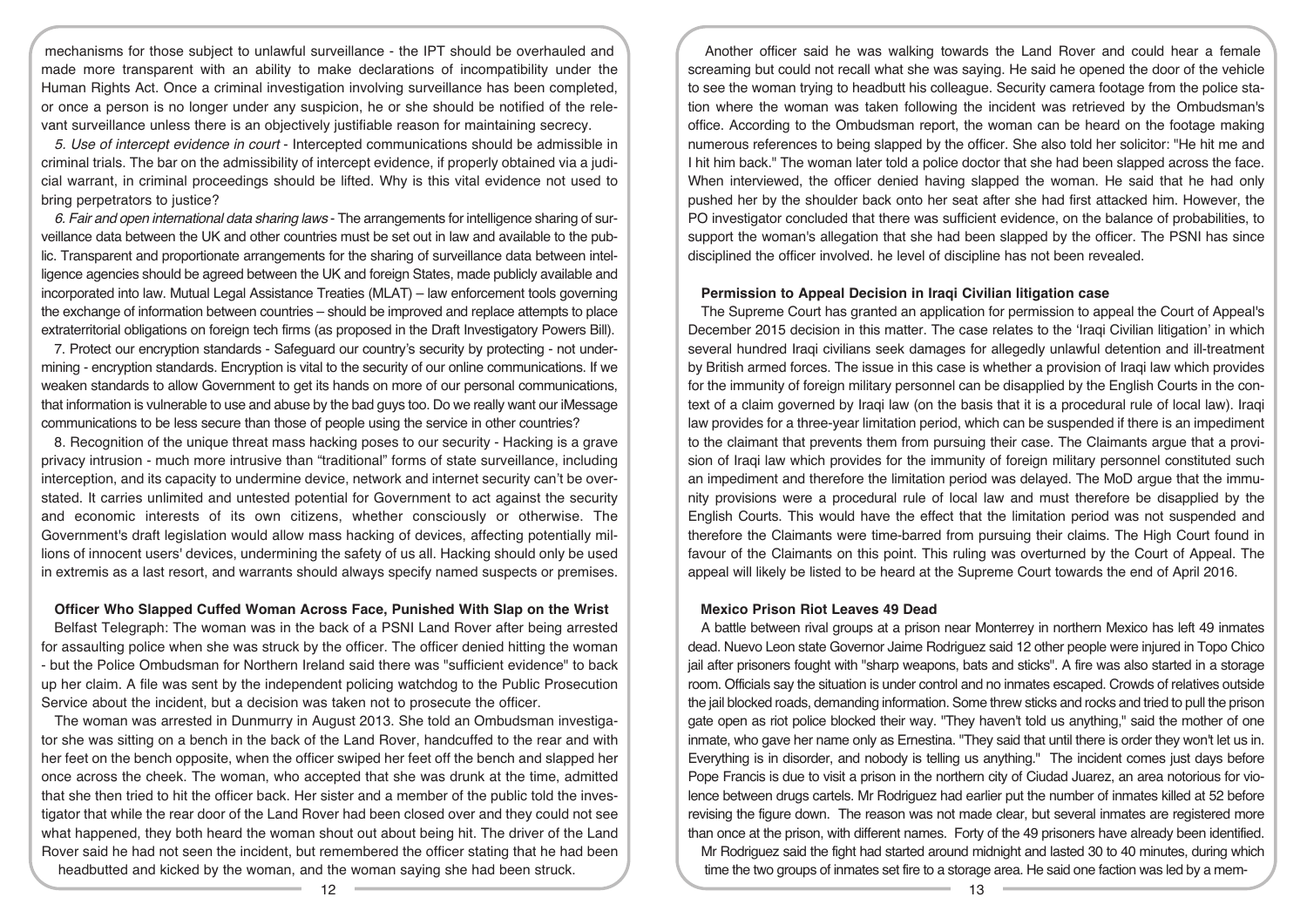ber of the notorious Zetas drug cartel, Juan Pedro Zaldivar Farias, also known as Z-27. Mr Rodriguez said the other group was led by Jorge Ivan Hernandez Cantu, whom Mexican media identified as a member of the rival Gulf cartel. The faction leaders are not among the 40 bodies identified so far. Mr Rodriguez said all those killed were male inmates and that five of the injured were in a serious condition. "We are experiencing a tragedy stemming from the difficult situation that they are living through at penitentiary facilities," Mr Rodriguez told a news conference. Speaking later, he said security was being beefed up at other prisons and some inmates had been transferred out of Topo Chico. He said that although rioters had not had guns, one inmate appeared to have been shot dead by a guard who was protecting a group of women inmates. A report by the National Human Rights Commission in 2014 said the Topo Chico prison housed about 4,600 inmates but was only designed to hold 3,635.

**Harassment of Families Continue in HMP Maghaberry** Republican Prisoners, HMP Maghaberry

In October 2015 Republican Prisoners highlighted the barring of the son and daughter of a Republican Prisoner from visiting their father for 3 months. This was the result of an incident which was contrived by a female member of jail staff who is repeatedly belligerent toward the families of Republican Prisoners. On this particular occasion, after a request for the return of a visitors pass containing personal detail which led to a brief argument, this individual hit an emergency alarm. This resulted in the Riot Squad and a Governor arriving at the scene. They refused to identify themselves and despite repeated requests they kept two children locked in the area while the situation was ongoing; causing serious distress. Calls by both Republican Prisoners and families to investigate this matter effectively have been ignored.

After the 3 month ban was lifted and the visits were reinstated the Prisoner's son availed of one visit. However, only days later the son has been banned once again with no reason having been provided. It is no coincidence that this barring comes amidst increasing attempts by notorious Security Governor, Brian Armour, to pursue a campaign of harassment against Republican Prisoners. It was Brian Armour who previously gloated that it was he who was passing the information that the son and daughter were to be barred. It was also he that prevented the playing of music at the wedding of a Republican Prisoner in November last year and who has repeatedly interfered with personal mail. Not content with a campaign of repression against Republican Prisoners on the wing it is clear that families of Republican Prisoners are now within the sights of the reactionaries.

#### **The Queen -V- Lukasz Artur Kubik**

[1] The applicant was convicted on 11 December 2013 by majority verdict at Belfast Crown Court of one count of rape contrary to Article 5(1) of the Sexual Offences (Northern Ireland) Order 2008 and one count of sexual assault contrary to Article 7(1) of the Sexual Offences Order. We dismissed his renewed application for leave to appeal the conviction on 11 June 2015. He now seeks leave to appeal against the extended custodial sentence of 9 years comprising 4½ years in prison and 4½ years on licence followed by an extended licence period of 3 years imposed on 11 April 2014. Mr O'Donoghue QC and Mr Sherrard appeared for the applicant and Mr McCollum QC and Ms Kitson for the PPS. We are grateful to all counsel for their helpful oral and written submissions.

[30] Rape is a very serious offence. It rightly invariably carries a significant sentence of imprisonment for the perpetrator. It does not follow, however, that every perpetrator represents a significant risk of serious harm by the commission of similar offences. Each case must be assessed robustly on its own merits. We have been referred to the cases of R v Xhelollari [2007] EWCA

Crim 2052 and R v Nouri and Ibrahim [2012] EWCA Crim 1379 where the Court of Appeal in England and Wales set aside findings of dangerousness in those rape cases. We do not know sufficient about the background of those cases to enable us to conclude whether such a course would have been taken in this jurisdiction but the cases lend support to the proposition that an isolated sexual offence on its own may not form a basis for a finding of dangerousness. We consider that it has not been demonstrated in this case that there is a significant risk of serious harm from similar offending. We wish to make it clear that we have had the benefit of extended submissions on the question of dangerousness and been referred to case law which was not opened before the learned trial judge. Our decision should not be seen as any criticism of her careful approach.

[31] Conclusion: We grant leave and allow the appeal substituting a determinate custodial sentence of seven years comprising 3  $\frac{1}{2}$  years in custody and the same on licence and removing the extended sentence. The ancillary orders and recommendations will remain in place.

**Government Considers "Alcatraz" Jail Unit for Islamist Terrorists** Alan Travis, Guardian The government is seriously considering placing all convicted Islamist terrorist prisoners in England and Wales in a single secure unit, a proposal for a British "Alcatraz" that is prompting alarm among prison chiefs. The idea would overturn 50 years of dispersing the most dangerous prisoners in the system and is expected to be backed by a review set up by the justice secretary, Michael Gove, to examine how the 130 convicted Islamist terrorists are dealt with behind bars. David Cameron gave a strong hint in a speech on prison reform that the option of a separate secure unit is being looked at. The prime minister said he was ready to consider major changes in the location of convicted terrorist prisoners to prevent them recruiting up to 1,000 current prisoners who have been identified as being at risk of extremist radicalisation. "We will not stand by and watch people being radicalised like this while they are in the care of the state … And I want to be clear – I am prepared to consider major changes: from the imams we allow to preach in prison to changing the locations and methods for dealing with prisoners convicted of terrorism offences, if that is what is required," Cameron said.

However, a leading counter-terror expert warned that bringing together all convicted Islamist prisoners in one "jail within a jail" risks creating a focal point for public protests. Prof Peter Neumann said: "The trade-off is this: you want to separate terrorist prisoners in order to prevent them from radicalising others yet you don't want to create a focal point for public protests – a 'British Guantanamo', however much of a misrepresentation that might be – or provide an opportunity for terrorist prisoners to create (or recreate) operational command structures inside prison that might not have existed outside." ince the 1960s terrorists incarcerated in England and Wales have been dispersed among six maximum security jails. They have then been regularly moved around the dispersal prisons to prevent long-term relationships building up between them. Any of the current dispersal prisons could be designated to hold all convicted Islamist terrorists and converted to create a segregated terrorist unit or "jail within a jail" within their perimeter. They include Frankland near Durham, Full Sutton near York, Long Lartin in Worcestershire, Wakefield in West Yorkshire, Whitemoor in Cambridgeshire, and Belmarsh in south-east London. Gove's review is being led by Ian Acheson, a former prison governor and a senior Home Office official, who is understood to be actively considering recommending a separatist solution and holding convicted Islamist terrorists in one jail. Downing Street is also understood to be interested in this approach, citing recent developments in France where Islamist terrorists have been concentrated together in isolation wings to prevent them radicalising the much larger Muslim prison population in French jails.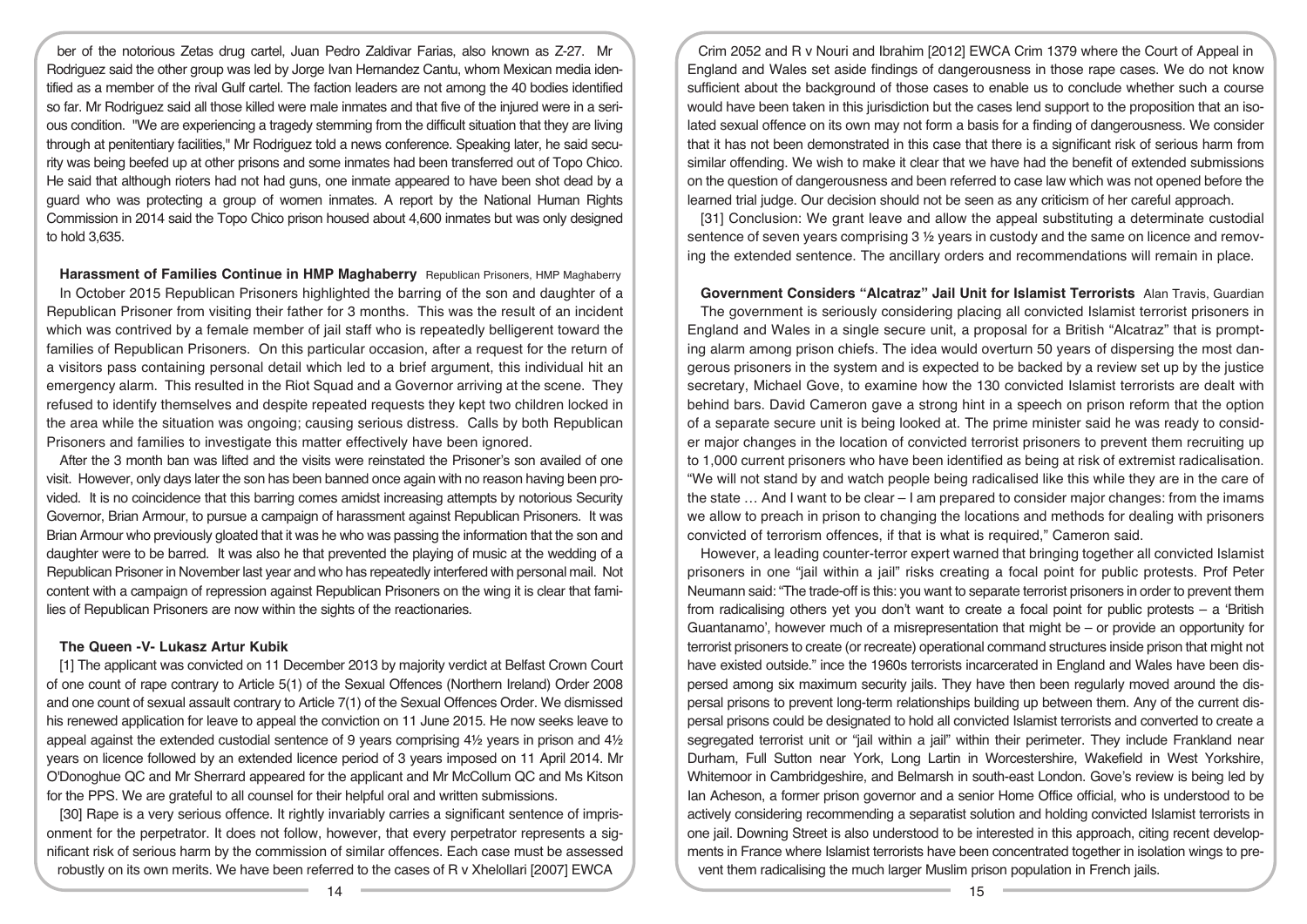"Michael Spurr [the chief executive of the National Offender Management Service] is very concerned that Acheson is going to come to the wrong conclusion," said a Whitehall source. Neumann also warned that a separatist unit could provide an opportunity to create an "operational command and control structure" for Isis in Britain that currently does not exist inside or outside the prison system. "The second point is now more important than ever. With large numbers of 'lone operators' who may not be particularly ideological and who have failed to join the command and control structures of groups like IS, the risk of them connecting with ideological and operational leaders while imprisoned is real. In other words, a policy of concentration may inadvertently help to create the kind of hierarchical organisation that the terrorists found it impossible to create outside," said Neumann.

The experience at the Maze prison in Northern Ireland in the 1980s, where republican and loyalist prisoners organised themselves along military lines and ran their respective H-blocks, is often cited as the main argument against a separatist solution. Neumann, the author of an authoritative study comparing prison regimes for terrorist prisoners in 15 countries, said there was a trade-off involved but he thought the current British dispersal system was probably the best way of tackling the issue. The issue of a single maximum security prison to house the most unruly and disruptive prisoners in the system was raised in 1995 after the IRA breakout from a special secure unit at Whitemoor prison in Cambridgeshire. The official Learmont inquiry recommended they be housed in a purpose-built US-style supermax prison because the then growing availability of explosives and weapons to criminals posed a much greater threat than before. But it was never implemented by the then home secretary, Michael Howard. But as Neumann points out in his study, the IRA prisoners in English jails made no deliberate attempt to radicalise or recruit "ordinary criminals" who they saw as unreliable and ill-disciplined: "Many al-Qaida affiliated prisoners, on the other hand, see it as their duty to propagate their faith and political ideology and will consequently exploit whatever opportunities they are offered to approach other offenders and turn them into followers."

Early last year France started to experiment with separating suspected Islamist radicals from the general prison population at the large Fresnes jail. The "quarantine" programme which also tries to separate returnees from Syria and Iraq from seasoned jihadists was expanded to several Paris prisons in the aftermath of the Charlie Hebdo attacks. A Ministry of Justice spokesman said: "The justice secretary has asked the department to review its approach to dealing with Islamist extremism in prisons. This is being supported by external experts and sits alongside the cross-government work currently under way in developing deradicalisation programmes."

### **Exoneration Doesn't Always Mean Freedom or Compensation**

Jeff Gerritt. Editor, The Blade: Not every exoneration has a happy ending. Many end up like Danny Brown's. Fifteen years after he was exonerated by DNA, prosecutors in Toledo, Ohio, still cling to the dubious eyewitness identification of a then-6-year-old boy to insist that Brown remains a suspect in the rape and murder of the boy's mother. In all that time, prosecutors have successfully prevented Brown from collecting compensation for the 20 years he spent in prison even though they have uncovered no evidence linking Brown to the man whose semen was found on the victim. Brown is now homeless and in declining health. Jobs are hard to come by even when he's in good health because he remains a suspect in a horrible murder and suffers from the anxiety that comes with it. Danny Brown walked out of prison nearly 15 years ago, after DNA evidence reversed his

murder conviction. But he won't be truly free until the state recognizes his innocence and

compensates him for his wrongful imprisonment. I hope that day comes before Mr. Brown, now 60, blows a gasket. Sick and broke, he has been living at Cherry Street Mission for nearly six months. Mr. Brown's obsession with clearing his name is taking a toll. Last Thursday, sitting with me in a downtown McDonald's, he sipped black coffee and pulled out a plastic bag with enough medication to choke a horse. Unzipping the bag, he dropped nearly a dozen bottles onto the table. Sifting through a kaleidoscope of pills, his hands shook like leaves in the wind. Nerves. High blood pressure. Anemia. A recent bout of pneumonia. Post-traumatic stress. A life-threatening blood disorder. All this and more are slowly killing Mr. Brown.

A former warehouse employee, Mr. Brown hopes to work again. He can't, though, until an operation stops his internal bleeding. So he reads newspapers, watches news programs, and talks knowingly about the world's injustices. It's a full-time job  $-$  and then some. Nothing much has changed since I talked to Mr. Brown a few months ago. His mind is locked on rewind and play. He doesn't want to talk about his health, the weather, Kendrick Lamar's new album, or what it was like to spend nearly 20 years in prison for a crime he didn't commit. Instead, he replays the details of his 1982 trial, dissecting its travesties and inconsistencies. It's like a movie he's seen a thousand times, or a nightmare that visits him every night.

Under state law, Mr. Brown's wrongful imprisonment suit should entitle him to more than \$1 million. (Ohio's rate for compensating the wrongfully imprisoned is about \$50,000 a year, plus lost wages and legal fees.) But as crazy as it sounds, I don't think the money matters much to him. We've talked a dozen times. He mentioned the money just once — last week, when he said the judgment would buy him some decent health insurance. Medicaid covers him now.

Getting it done should be a lot easier than it is. Ohio makes people like Mr. Brown jump through hoops and over barriers to get paid — some of which they cannot overcome.

It's been 15 years since Mr. Brown went home, after a DNA test identified semen from the crime scene as Sherman Preston's. But Lucas County Prosecutor Julia Bates, who dismissed the charges against Mr. Brown, still maintains that he is a suspect in the 1981 murder of Bobbie Russell, who was beaten, raped, and strangled with an extension cord.

Preston, 64, who refused to talk to me, has been in prison since 2000 for committing another murder in 1983. It was strikingly similar to the horrific crime Mr. Brown went up for. Ms. Bates points to the testimony of Bobbie's son, Jeffrey, who was then 6 years old. Jeffrey testified that he saw Mr. Brown in the house  $-$  and entering it  $-$  on the night of the murder.

I couldn't reach Jeffrey Russell, who now lives in Pueblo, Colo. But in 2008, Thomas Ross, a former cop and now an investigator for the Lucas County Prosecutor's Office, interviewed him. I listened to the tape in Mr. Ross' office three weeks ago. It confirms that Mr. Russell, while forgetting a few details, stands by his original testimony. Last year, Mr. Ross tried several times to contact Mr. Russell for me, but couldn't reach him. I don't doubt that Mr. Russell believes he saw Mr. Brown on the night of his mother's murder. But mistaken eyewitness testimony is a leading cause of wrongful convictions. And this testimony came, initially, from a terrified 6-year-old, who spent much of the time during the crime hiding in his bedroom. Mr. Brown can't prove his innocence — but neither could anyone who was old enough to kill on Dec. 5, 1981, and doesn't have an airtight alibi for where he or she was.

For the state wrongfully to convict Mr. Brown and send him to prison for nearly 20 years is bad enough. But then to put the burden on the victim of this appalling injustice to prove something he can't makes it even worse. The criminal justice system asks people to man-up and accept responsibility for their mistakes. It ought to do the same. If the state, through the